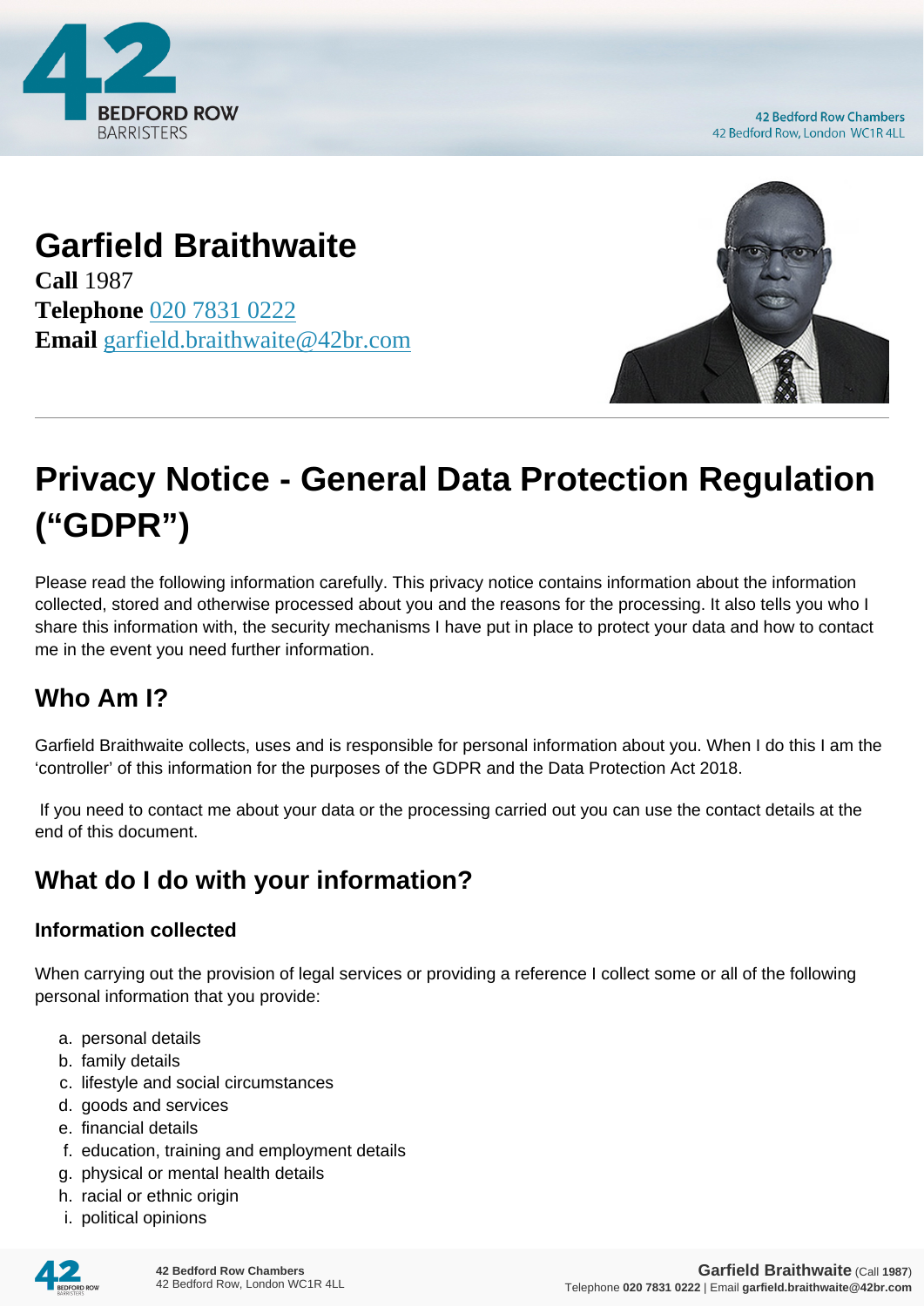

- j. religious, philosophical or other beliefs
- k. trade union membership
- l. sex life or sexual orientation
- m. genetic data
- n. biometric data for the purpose of uniquely identifying a natural person
- o. criminal proceedings, outcomes and sentences, and related security measures
- p. other personal data relevant to instructions to provide legal services, including data specific to the instructions in question.

#### **Information collected from other sources.**

The same categories of information may also be obtained from third parties, such as other legal professionals or experts, members of the public, your family and friends, witnesses, courts and other tribunals, investigators, government departments, regulators, public records and registers,

#### **How I use your personal information: Purposes**

I may use your personal information for the following purposes:

- i. to provide legal services to my clients, including the provision of legal advice and representation in courts, tribunals, arbitrations, and mediations
- ii. to keep accounting records and carry out office administration
- iii. to take or defend legal or regulatory proceedings or to exercise a lien
- iv. to respond to potential complaints or make complaints
- v. to check for potential conflicts of interest in relation to future potential cases
- vi. to promote and market my services
- vii. to carry out anti-money laundering and terrorist financing checks
- viii. to train other barristers and when providing work-shadowing opportunities
- ix. to respond to requests for references
- x. when procuring goods and services
- xi. to publish legal judgments and decisions of courts and tribunals
- xii. as required or permitted by law.

#### **Whether information has to be provided by you, and why**

If I have been instructed by you or on your behalf on a case or if you have asked for a reference, your personal information has to be provided, to enable me to provide you with advice or representation or the reference, and to enable me to comply with my professional obligations, and to keep accounting records.

#### **The legal basis for processing your personal information**

I rely on the following as the lawful bases on which I collect and use your personal information:

- If you have consented to the processing of your personal information, then I may process your information for the Purposes set out above to the extent to which you have consented to me doing so.
- If you are a client, processing is necessary for the performance of a contract for legal services or in order to take steps at your request prior to entering into a contract.

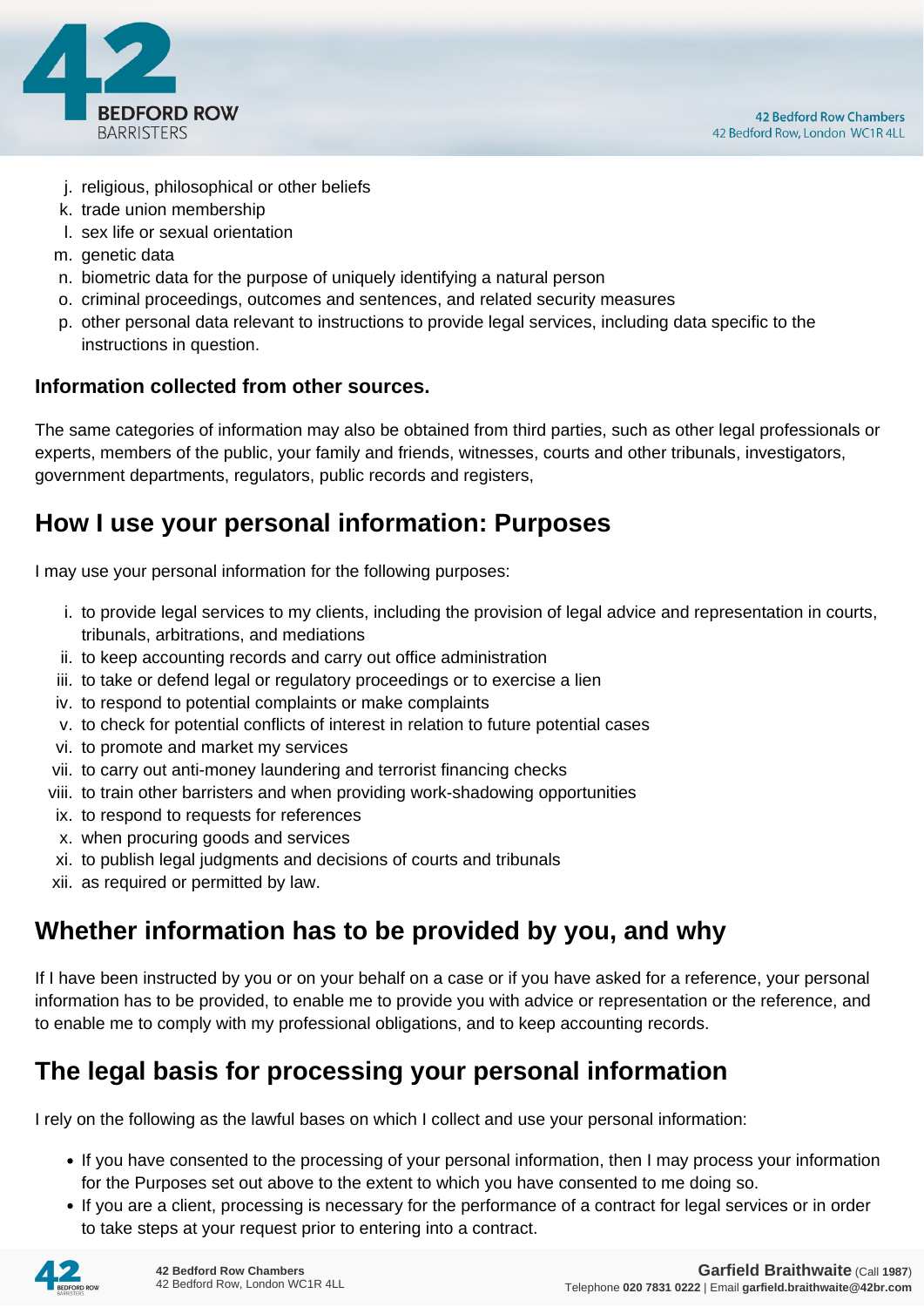

- In relation to information which is in categories (g) to (o) above (these being categories which are considered to include particularly sensitive information and which include information about criminal convictions or proceedings) I rely on your consent for any processing for the purposes set out in purposes (ii), (iv), (vi), (viii) and (ix) above. I need your consent to carry out processing of this data for these purposes. However, if you do not consent to processing for purposes (iv) and (ix) (responding to potential complaints and providing a reference) I will be unable to take your case or to provide a reference. This is because I need to be able to retain all the material about your case until there is no prospect of a complaint and to provide an informed and complete reference.
- In relation to information in categories (g) to (o) above (these being categories which are considered to be particularly sensitive information and include information about criminal convictions or proceedings), I am entitled by law to process the information where the processing is necessary for legal proceedings, legal advice, or otherwise for establishing, exercising or defending legal rights.
- In relation to information which is not in categories (g) to (o) above, I rely on my legitimate interest and/or the legitimate interests of a third party in carrying out the processing for the Purposes set out above.
- In certain circumstances processing may be necessary in order that I can comply with a legal obligation to which I am subject (including carrying out anti-money laundering or terrorist financing checks).
- The processing is necessary to publish judgments or other decisions of courts or tribunals.

# **Who will I share your personal information with?**

 If you are a client, some of the information you provide will be protected by legal professional privilege unless and until the information becomes public in the course of any proceedings or otherwise. As a barrister I have an obligation to keep your information confidential, except where it otherwise becomes public or is disclosed as part of the case or proceedings.

It may be necessary to share your information with the following:

- data processors, such as my Chambers staff, IT support staff, email providers, data storage providers
- other legal professionals
- experts and other witnesses
- prosecution authorities
- courts and tribunals
- the staff in my chambers
- trainee barristers
- lay clients
- family and associates of the person whose personal information I am processing
- in the event of complaints, the Head of Chambers, other members of Chambers who deal with complaints, the Bar Standards Board, and the Legal Ombudsman
- other regulatory authorities
- current, past or prospective employers
- education and examining bodies
- business associates, professional advisers and trade bodies, e.g. the Bar Council
- the intended recipient, where you have asked me to provide a reference.
- the general public in relation to the publication of legal judgments and decisions of courts and tribunals .

I may be required to provide your information to regulators, such as the Bar Standards Board, the Financial Conduct Authority or the Information Commissioner's Office. In the case of the Information Commissioner's

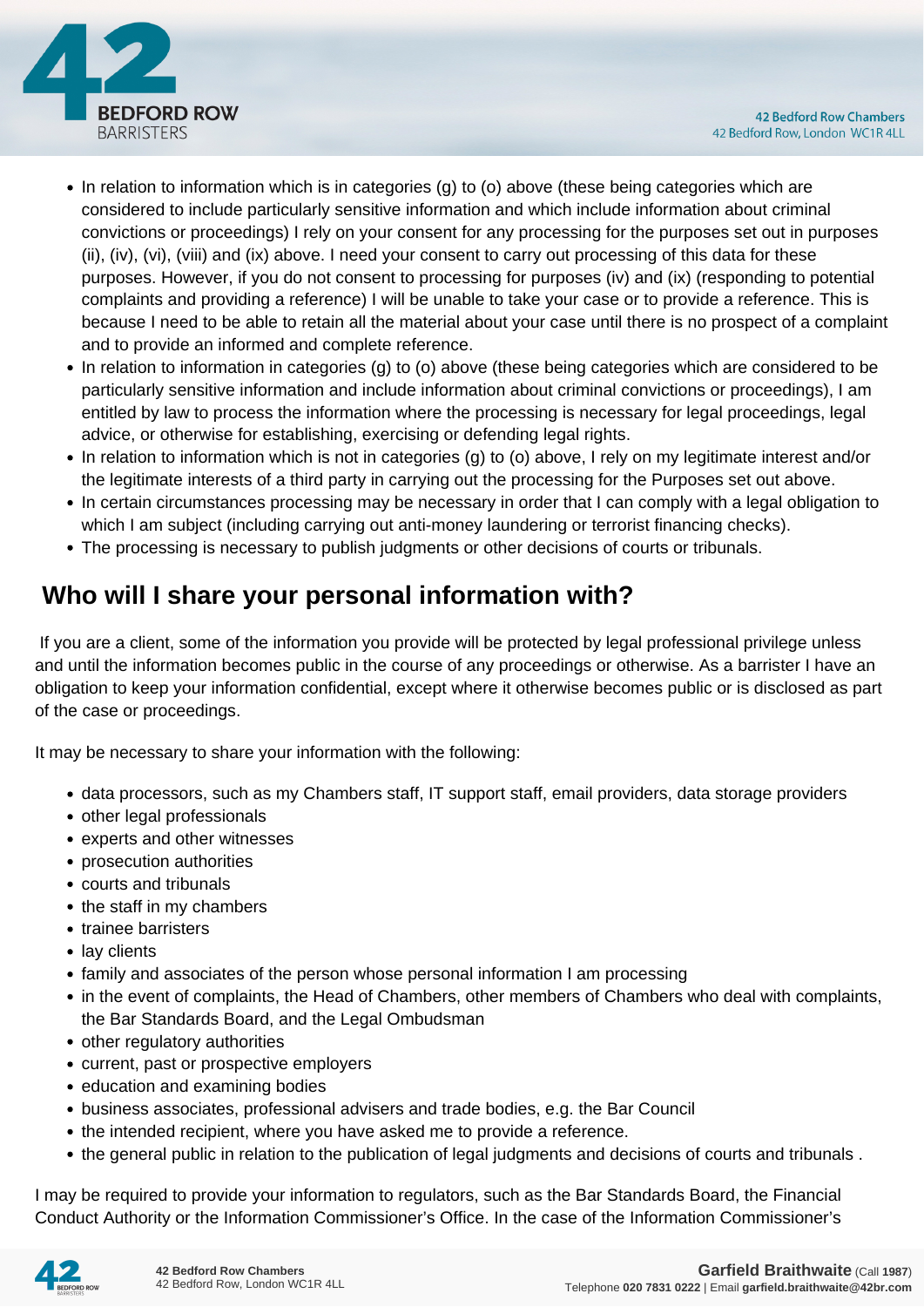

Office, there is a risk that your information may lawfully be disclosed by them for the purpose of any other civil or criminal proceedings, without my consent or yours, which includes privileged information.

I may also be required to disclose your information to the police or intelligence services, where required or permitted by law.

#### **Sources of information**

The personal information I obtain may include information which has been obtained from:

- other legal professionals
- experts and other witnesses
- prosecution authorities
- courts and tribunals
- trainee barristers
- lay clients
- family and associates of the person whose personal information I am processing
- in the event of complaints, the Head of Chambers, other members of Chambers who deal with complaints, the Bar Standards Board, and the Legal Ombudsman
- other regulatory authorities
- current, past or prospective employers
- education and examining bodies
- business associates, professional advisers and trade bodies, e.g. the Bar Council
- the intended recipient, where you have asked me to provide a reference.
- the general public in relation to the publication of legal judgments and decisions of courts and tribunals .
- data processors, such as my Chambers staff, IT support staff, email providers, data storage providers and typists
- public sources, such as the press, public registers and law reports.

# **Transfer of your information outside the European Economic Area (EEA)**

This privacy notice is of general application and as such it is not possible to state whether it will be necessary to transfer your information out of the EEA in any particular case or for a reference. However, if you reside outside the EEA or your case or the role for which you require a reference involves persons or organisations or courts and tribunals outside the EEA then it may be necessary to transfer some of your data to that country outside of the EEA for that purpose. If you are in a country outside the EEA or if the instructions you provide come from outside the EEA then it is inevitable that information will be transferred to those countries. If this applies to you and you wish additional precautions to be taken in respect of your information please indicate this when providing initial instructions.

Some countries and organisations outside the EEA have been assessed by the European Commission and their data protection laws and procedures found to show adequate protection. The list can be found here. Most do not. If your information has to be transferred outside the EEA, then it may not have the same protections and you may not have the same rights as you would within the EEA.

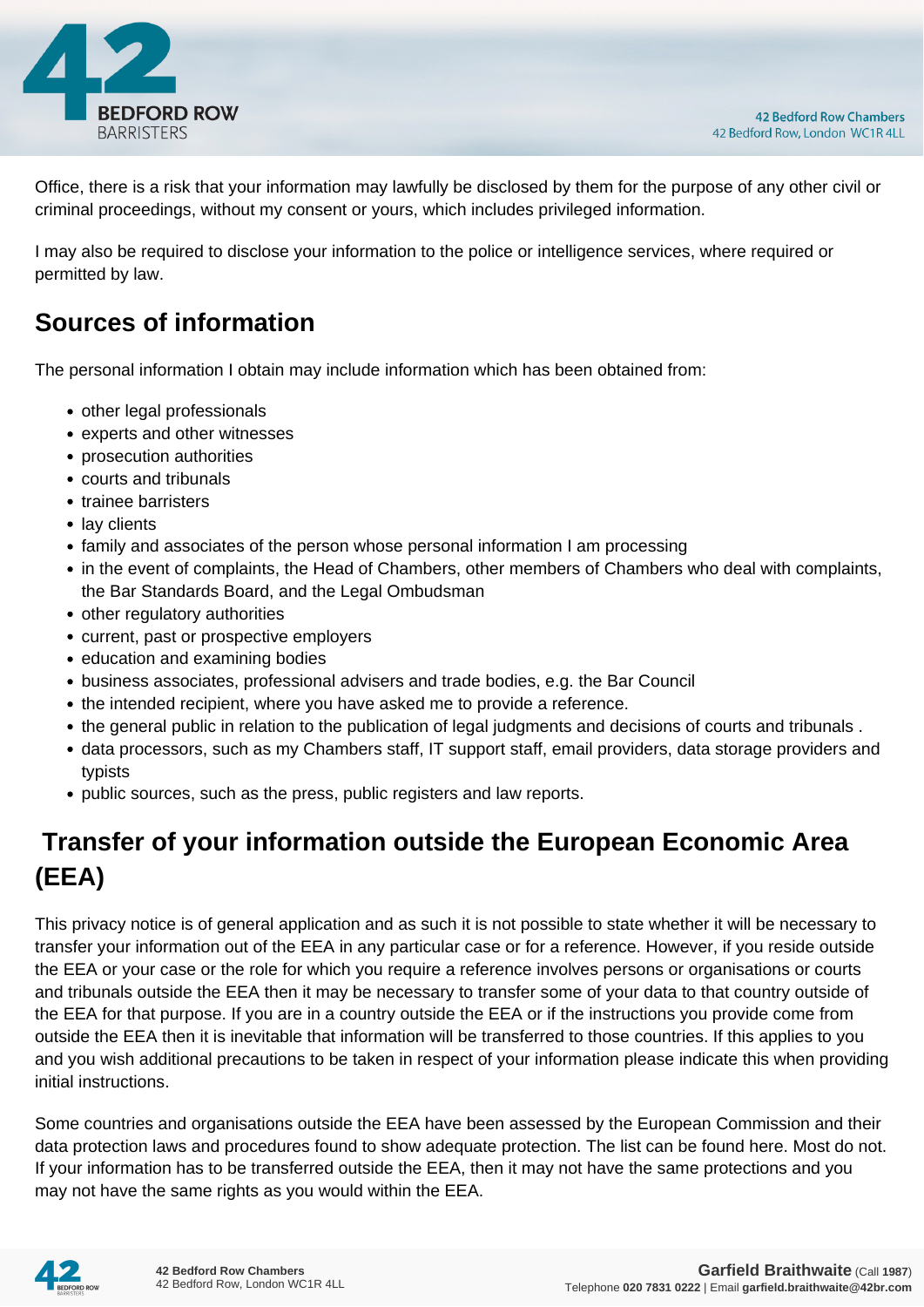

I may transfer your personal information to the following which are located outside the European Economic Area (EEA):

cloud data storage services based in the USA who have agreed to comply with the EU-

U.S. Privacy Shield, in order to enable me to store your data and/or backup copies of your data so that I may access your data when I need to. The USA does not have the same data protection laws as the EU but the EU-U.S. Privacy Shield has been recognised by the European Commission as providing adequate protection. To obtain further details of that protection see [https://ec.europa.eu/info/law/law-topic/data- protection/data-transfers](https://ec.europa.eu/info/law/law-topic/data- protection/data-transfers-outside-eu/eu-us-privacy-shield_en)[outside-eu/eu-us-privacy-shield\\_en.](https://ec.europa.eu/info/law/law-topic/data- protection/data-transfers-outside-eu/eu-us-privacy-shield_en)

cloud data storage services based in Switzerland, in order to enable me to store your data and/or backup copies of your data so that I may access your data when I need to. Switzerland does not have the same data protection laws as the EU but has been recognised by the European Commission as providing adequate protection; see https://ec.europa.eu/info/law/law-topic/data-protection/data-transfers-outsideeu/adequacy-protection-personal-data-non-eu-countries\_en.

If I decide to publish a judgment or other decision of a Court or Tribunal containing your information then this will be published to the world.

I will not otherwise transfer personal information outside the EEA except as necessary for providing legal services or for any legal proceedings.

If you would like any further information please use the contact details at the end of this document.

#### **How long will I store your personal data?**

I will normally store all your information:

- For 16 years from the last work done on a case. This is because it may be needed for potential legal proceedings. At this point any further retention will be reviewed and the data will be marked for deletion or marked for retention for a further period. The latter retention period is likely to occur only where the information is needed for legal proceedings, regulatory matters or active complaints. Deletion will be carried out (without further notice to you) as soon as reasonably practicable after the data is marked for deletion.
- Names and contact details held for marketing purposes will be stored indefinitely or until I or my clerks become aware or are informed that the individual has ceased to be a potential client.

## **Consent**

As explained above, I am relying on your explicit consent to process your information in categories (g) to (o) above. You provided this consent when you agreed that I would provide legal services/you asked me to provide a reference.

You have the right to withdraw this consent at any time, but this will not affect the lawfulness of any processing activity I have carried out prior to you withdrawing your consent. However, where I also rely on other bases for processing your information, you may not be able to prevent processing of your data. For example, if you have asked me to work for you and I have spent time on your case, you may owe me money which I will be entitled to

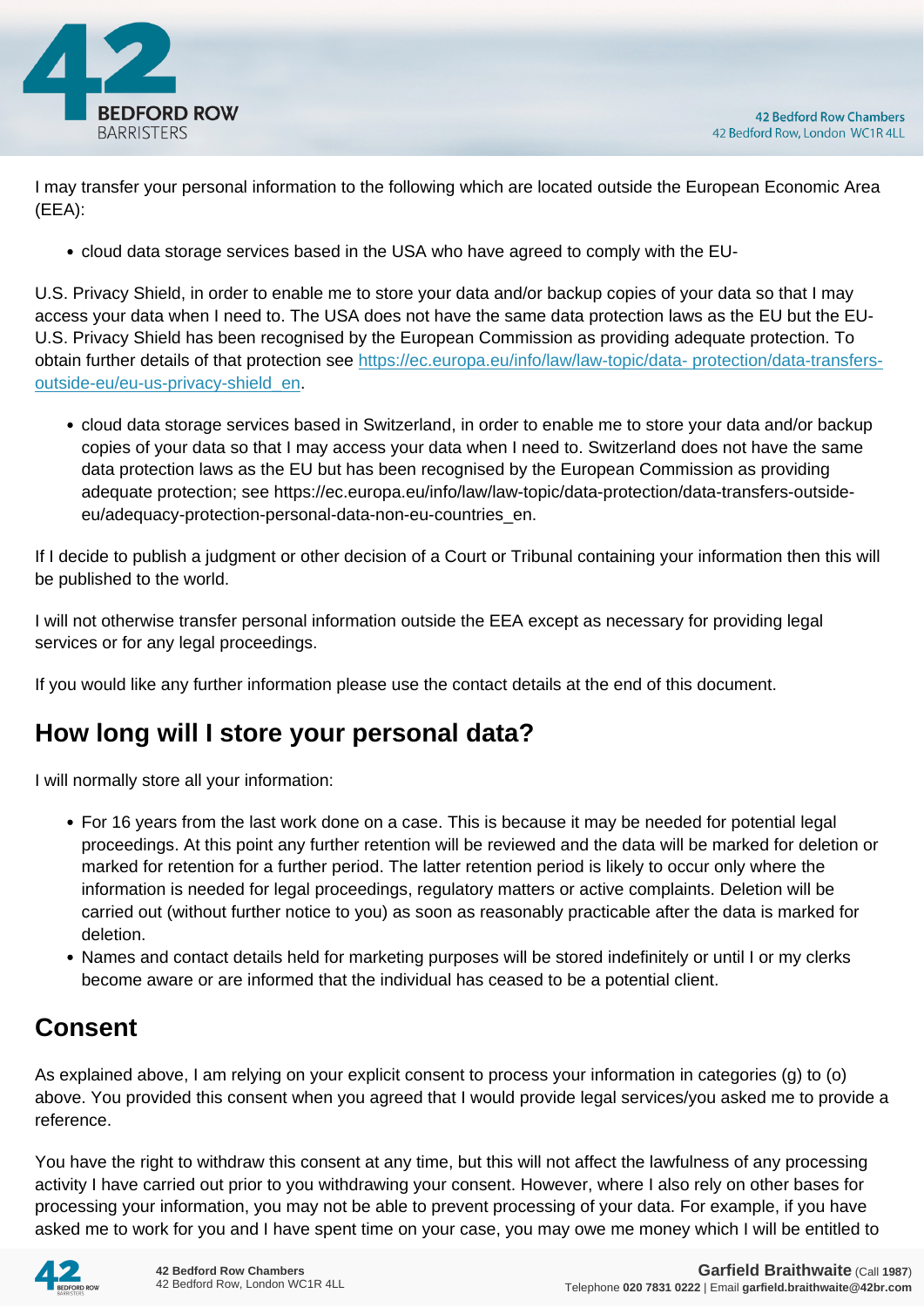

claim.

If there is an issue with the processing of your information, please contact my clerks using the contact details below.

# **Your Rights**

Under the GDPR, you have a number of rights that you can exercise in certain circumstances. These are free of charge. In summary, you may have the right to:

- Ask for access to your personal information and other supplementary information;
- Ask for correction of mistakes in your data or to complete missing information I hold on you;
- Ask for your personal information to be erased, in certain circumstances;
- Receive a copy of the personal information you have provided to me or have this information sent to a third party. This will be provided to you or the third party in a structured, commonly used and machine readable format, e.g. a Word file;
- Object at any time to processing of your personal information for direct marketing;
- Object in certain other situations to the continued processing of your personal information;
- Restrict my processing of your personal information in certain circumstances;
- Request not to be the subject to automated decision-making which produces legal effects that concern you or affects you in a significant way.

If you want more information about your rights under the GDPR please see the Guidance from the Information Commissioners Office on Individual's rights under the GDPR.

If you want to exercise any of these rights, please:

- Use the contact details at the end of this document;
- I may need to ask you to provide other information so that you can be identified;
- Please provide a contact address so that you can be contacted to request further information to verify your identity;
- Provide proof of your identity and address;
- State the right or rights that you wish to exercise.

I will respond to you within one month from when I receive your request.

## **Marketing Emails**

Please note if you wish to unsubscribe from any marketing emails that you have previously received and/or signed up for, you can do so by emailing: clerks@42br.com

Please note it may take up to 30 days for this to become effective.

#### **How to make a complaint?**

The GDPR also gives you the right to lodge a complaint with the Information Commissioners' Office if you are in the UK, or with the supervisory authority of the Member State where you work, normally live or where the alleged